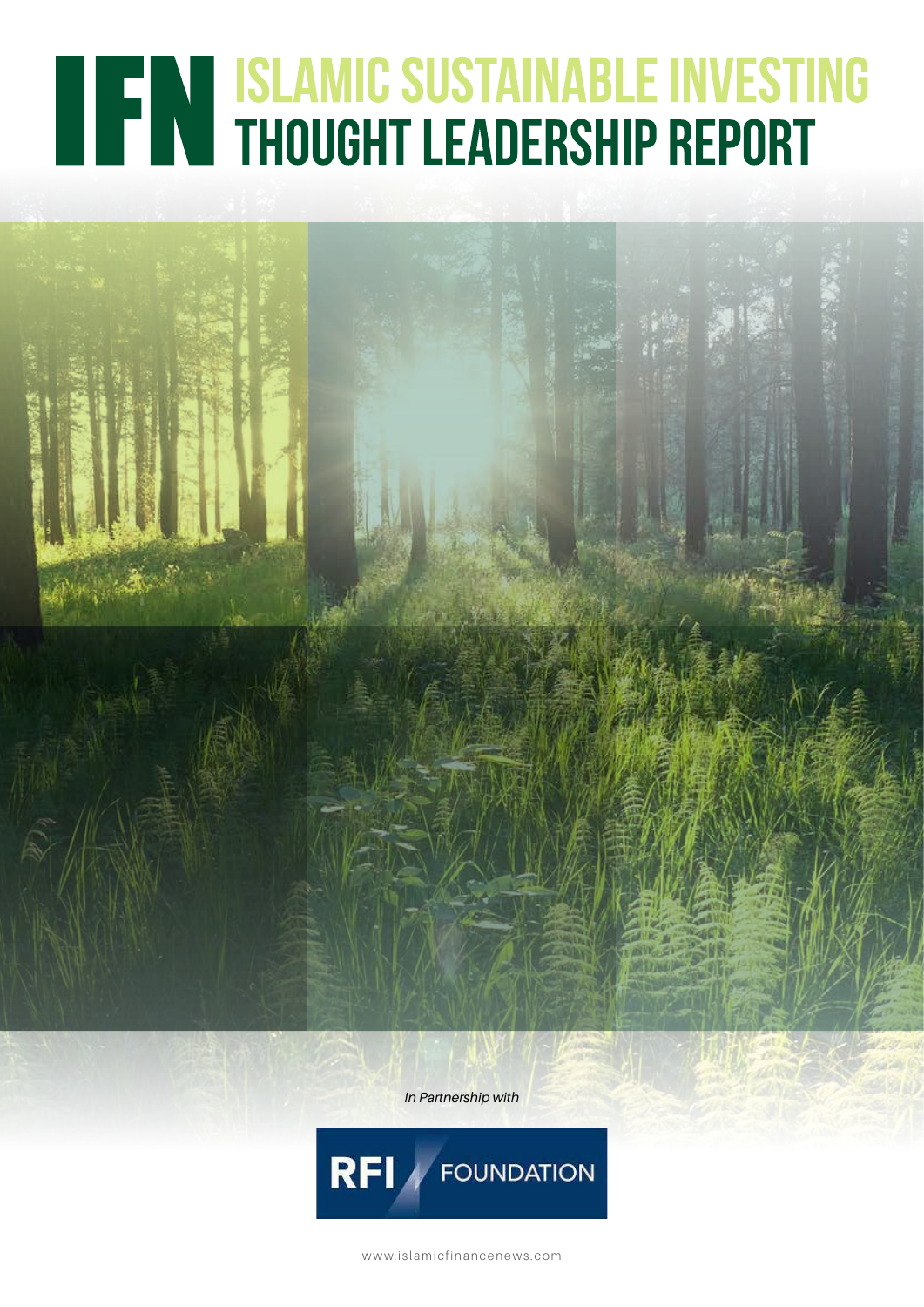

# **Sustainability: The future of Islamic finance**

**The call for finance to be a force for good has become more urgent than ever, and the Islamic finance industry is heeding that call. Despite practitioners often being quick to point out the similarities between it and the sustainable finance movement, Islamic sustainable finance remains but a drop in the multitrillion-dollar ethical finance industry. Industry leaders, however, believe we are moving in the right direction, and with the right steps, the industry could deliver more meaningful impact through Shariah instruments with a sustainable core. VINEETA TAN dives deeper.**

#### **Slow and steady**

Don't let the abbreviations confuse you. Be it ESG [environmental, social and governance], SRI [socially responsible investing] or impact investing, these terms are parked under the wider sustainable finance umbrella and are often used interchangeably albeit with delicate differences. ESG may be a jargon first coined in 2005 but the concept dates back earlier with SRI taking off in the 1960s. Within the Islamic finance sector, however, these concepts are a relatively new phenomenon, with Islamic ESG or Islamic sustainable finance gaining more momentum over the last half a decade or so.

Take green bonds as an example. The first climate awareness bond, or green bond, was issued by European Investment Bank back in 2007. The landmark EUR600 million (US\$678.27 million) offering triggered a domino effect which led to an ESG finance market that is worth over a trillion dollars and growing exponentially. The Islamic finance industry, however, trailed behind and only issued its first green Sukuk 10 years later in 2017. From then until July 2020, only 17 green Sukuk issuances have entered the market, and are mostly concentrated in Malaysia and Indonesia.

According to Bashar Al Natoor, the global head of Islamic finance at Fitch Ratings, about US\$5.5 billion were raised through sustainability-linked Sukuk in 2020; this figure has been superseded in the first three quarters of 2021 alone, with almost US\$7 billion already raised.

"If I look at how much was issued since 2017, it is less than US\$20 billion, which is small compared to the size of the global Sukuk market which is around US\$800 billion currently. So, in terms of actual size, the sustainable Sukuk market is still tiny," Bashar explained, adding that over 10% of Fitch's US\$130 billion rated Sukuk outstanding has some elements of sustainable, transition and green, indicating that this theme is more apparent within the dollar space. Malaysia is an exception, with corporates driving the Islamic sustainable agenda in the local currency market.

> The growth may be slow, but market practitioners take this as a sign in the right direction.

"Sustainability has always been at the heart of Islamic finance. But I think perhaps in the past we didn't bring it to the fore as much as we're doing now. And one of the reasons that we're doing it now is because in the conventional markets,

sustainability, ESG financing has grown enormously in the last 15 years or so, and increasingly so in the last five years. So that depth of funding liquidity that's

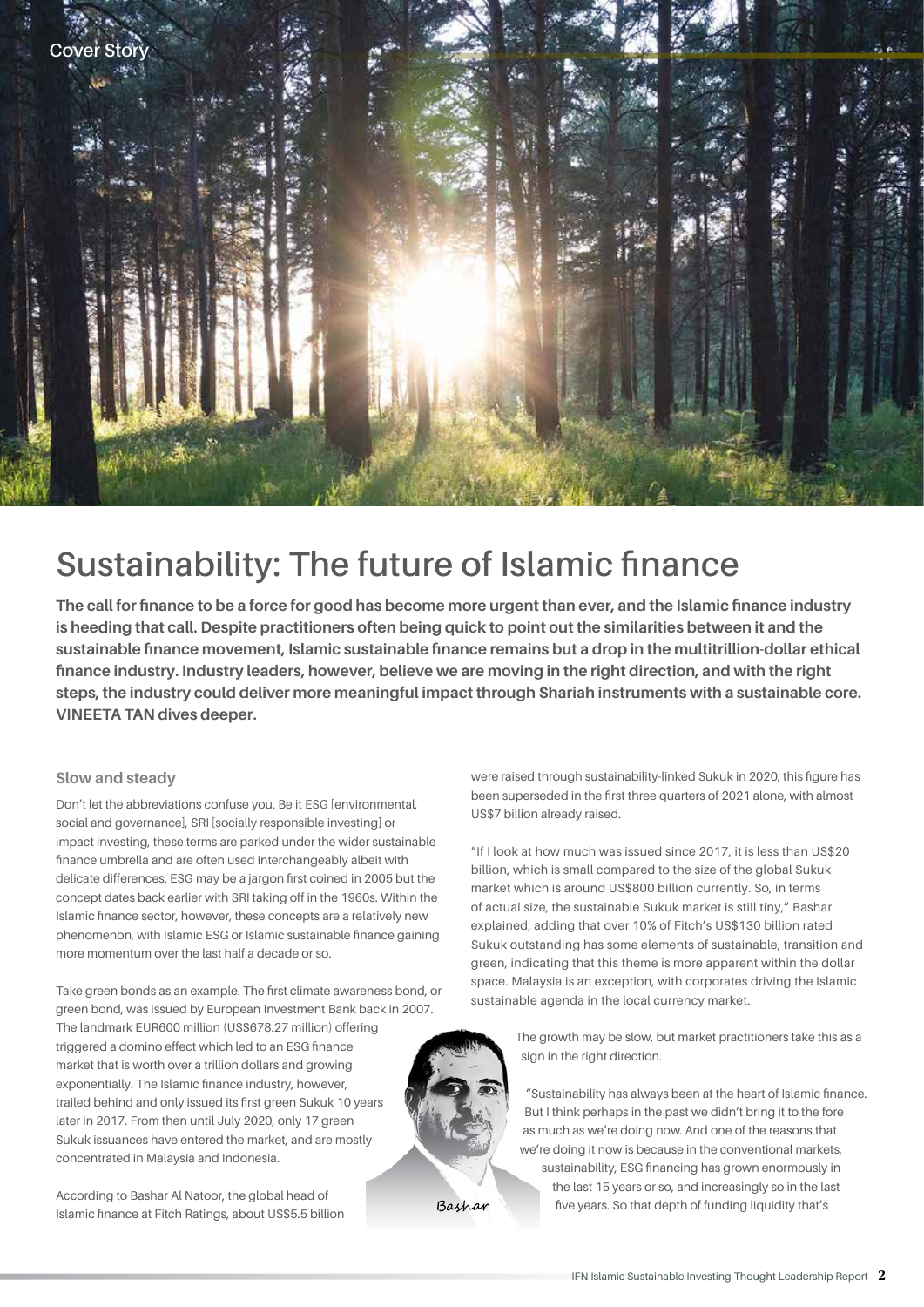#### **Cover Story**

available in the conventional sustainable markets is something that Islamic finance is becoming increasingly aware of and tapping into. The combination of liquidity plus the fundamental purpose of Islamic finance have come together in the last three or four years," observes Farmida Bi, Norton Rose Fulbright's chair for the Middle East, Europe and Asia and the firm's European head of Islamic finance.

That depth of funding liquidity that's available in the conventional sustainable markets is something that Islamic finance is becoming increasingly aware of and tapping into

The Islamic and sustainable convergence is indeed gaining serious momentum, evident by the numbers.

"I think over the last 12 months, there's been a lot of discussion and the good news is that the discussion has basically crossed into almost every aspect of Islamic finance. Everybody is now talking about [Islamic sustainable finance], which is a good start," Dr Scott Levy, CEO of Bedford Row Capital, opined.

There is indeed a lot of talk, backed by meaningful measures, at the top of the industry and at government levels, with the likes of Malaysia, Indonesia, and several administrations in the Middle East putting together policies and incentives to spur the sector. Malaysia introduced its SRI Sukuk Framework in 2014, Indonesia launched its Green Bond

and Green Sukuk Framework in 2017, and the UAE this year released its 10-year sustainable finance framework which features Islamic instruments while Oman is developing an ESG finance framework as well.

However, there is still a lot of work to be done, not only at policy level, but also at issuer level as we move from a mindset of maximizing profits to a mindset of profit with purpose.

#### **Costly compliance**

There is a cost to compliance, and this cannot be underestimated.

"In addition to complying with Shariah principles, you also have to comply with green bond principles and there are increasing layers of regulatory frameworks that are being built around Islamic sustainable finance," Farmida explained, adding that tapping the ESG market generally means having to get an ESG rating as well. "All of those are substantial obligations that you have to comply with, compared to going out into the market and issuing a conventional bond. So in order to jump through all of those different hoops, it has to be worthwhile."

### There is a cost to compliance, and this cannot be underestimated

Disclosure is a central challenge Islamic financial institutions face in fully embracing the sustainability agenda. Perhaps the lack of Islamic



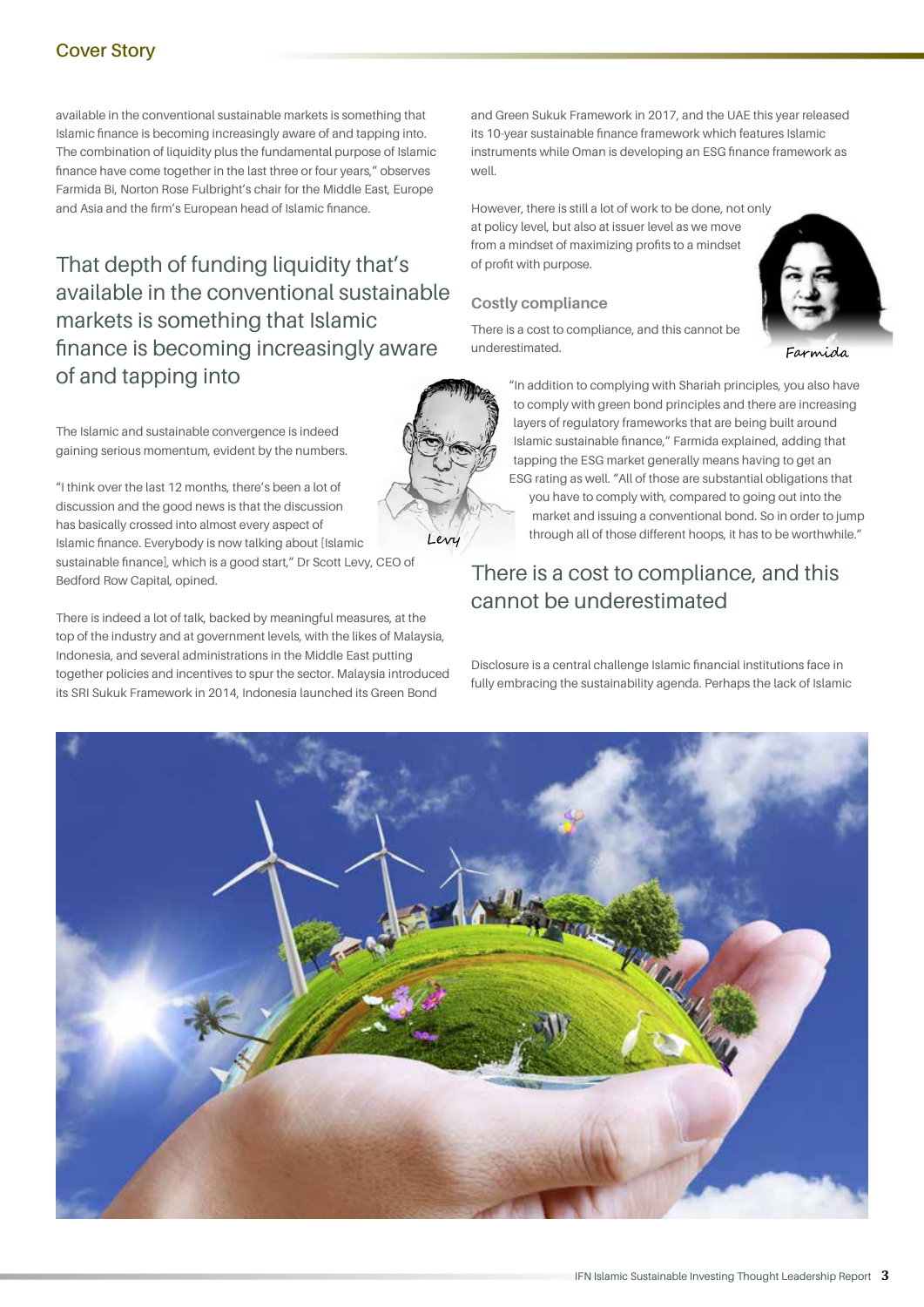

financial institutions committing to globally-recognized frameworks such as the UN Principles of Responsible Investment and the UN's Principles of Responsible Banking, which require regular detailed reporting of one's sustainability efforts and impact, is an indication of the severity of this challenge. To date, only a handful of entities have adopted these principles.

"The commercial necessity of doing so isn't quite clear enough," Dr Levy highlighted. "If [issuers] can tap into the markets the way they have always done and take a very conservative and traditional approach, why do they need to do this? And there isn't yet a commercial imperative in the same way there is on the conventional side to put the effort into the reporting that's required."

Professor Kevin Haines, Bedford Row Capital's head of social policy, echoes his colleague's sentiments: "There is an issue at the moment for Islamic finance about talking the kinds of language that is increasingly acceptable to investors. Investors are now expecting issuers to be conversant with these various regulatory frameworks and to be providing the data that investors need to demonstrate their compliance under these regulatory frameworks. This is early days but it is important for Islamic issuers to get conversant with these regulatory frameworks."

#### **Making it worthwhile**

The reality is: it is not easy to use finance for good without risking greenwashing. And it is costly too. These merely compound the concerns conventional issuers have with Shariah finance, which is already perceived as more complicated and expensive. This leads us to ask: is the payoff justified?

Market practitioners believe so, albeit the fact that it may take a while to realize such gains.

"(In general) getting a real yield that is actually positive is a challenge, and if you're an Islamic

investor, then you have further restrictions. You don't have the entire universe available to invest in and so finding something that is going to generate a yield is one thing, finding something that perhaps can generate a positive inflation built in the yield is another. Islamic attributes attached is even more of a challenge and of course increasingly, Islamic investors also want sustainability, they're not different from everybody else. Having a sustainable Islamic investment I think is an incredibly positive

and virtuous thing and I think in some respects they it could potentially lead this and certainly the opportunity is there," noted Craig Reeves, the founder of Prestige Funds.

When we compare the performance of conventional and Islamic indices, it does look like conventional edges ahead of

its Islamic counterpart. The conventional S&P Global 1200 has modestly outperformed the S&P Global 1200 ESG Shariah. However, according to Michael Orzano, the senior director of global equity indices at S&P Dow Jones Indices, over the longer term, the ESG jurisprudence have led to outperformance and also some reduction in volatility.



Reeves

"If we look at the trailing 10 years as of the 30<sup>th</sup> September 2021,

> the S&P Global 1200 Shariah gained an annualized 14.7% versus 13.1% for the conventional index, which is a pretty meaningful outperformance of over 1.5% per annum over 10 years. Interestingly on the volatility side, standard deviations were a little bit lower for the ESG SRI Index as well, which is interesting as it is a much narrower index," Orzano

elaborated, adding: "Long-term outperformance was almost fully driven by the Shariah screens and the



Haines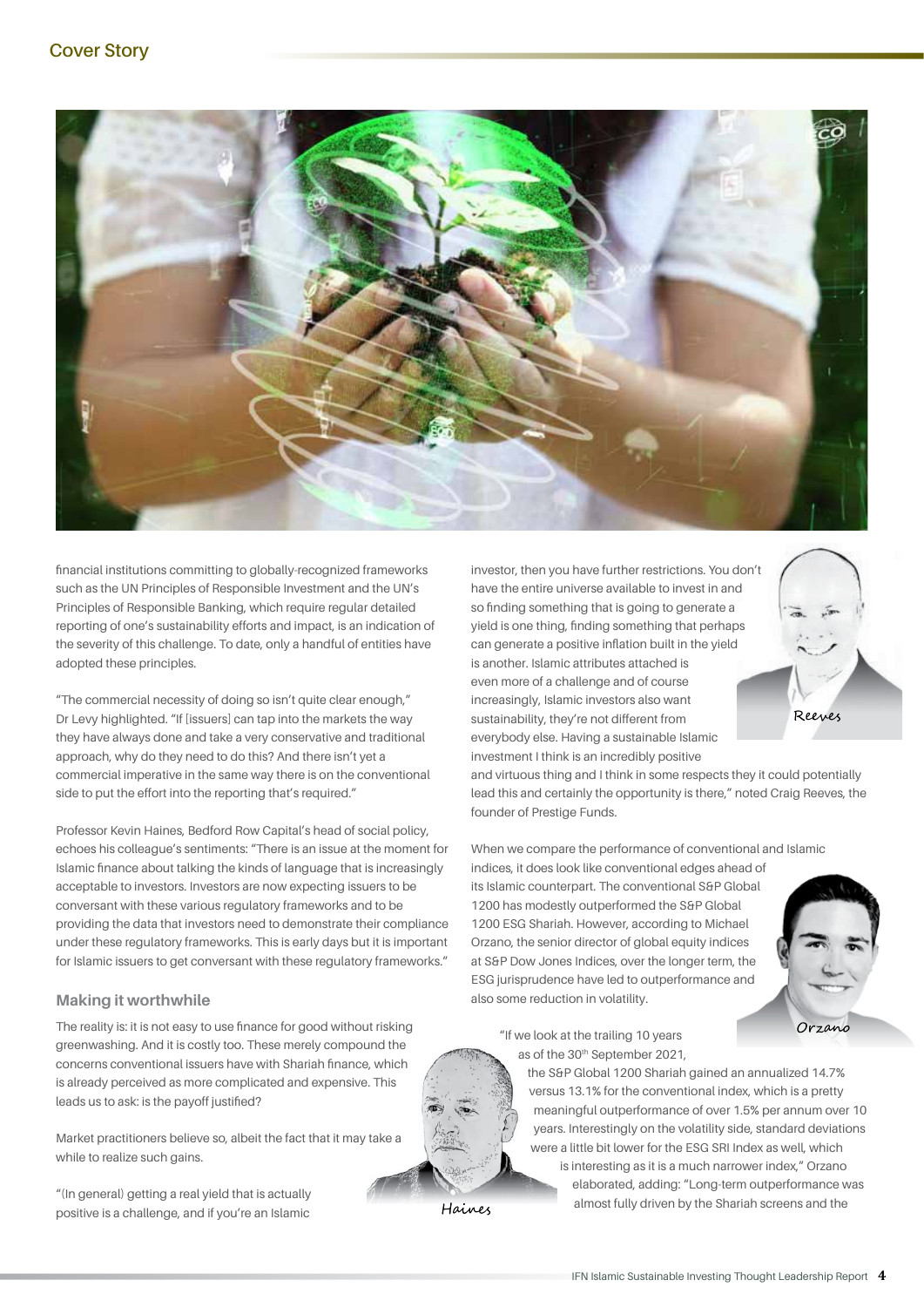#### **Cover Story**

ESG side of it didn't really have a large contribution because by design, the S&P ESG Index is constructed in an industry neutral basis so that it tends to closely track the conventional parent benchmark."

The ability to reach a wider investor base is often the driving reason to turn to Islamic sustainable finance. Beyond that, the trend toward doing good for the planet and people also attracts Islamic finance institutions to capitalize on this swelling demand.

# Private capital really is vital and this presents a considerable opportunity for the Islamic capital markets to mobilize funding and is also a very unique opportunity for Islamic finance

"In Europe, you will see green issuances resulting in savings of at least up to 10 basis points as compared to normal issuances. But in the case of Asia, including Malaysia, generally the difference is very marginal," Chung Chee Leong, CEO of Cagamas, Malaysia's national mortgage corporation and the country's largest debt issuer, shared. "In our case, we managed to get two basis points (in savings) for our 2020 issuance. With increased awareness, we will probably see in the future, potentially some savings issuing sustainability Sukuk as compared to regular Islamic offerings." Cagamas in 2020 priced a combined issuance of its inaugural ASEAN Sustainability SRI Sukuk and Islamic medium-term notes totaling RM450 Leong million (US\$106.08 million). Proceeds from the SRI

paper was used to specifically fund the purchase of eligible Islamic financing for affordable housing.

#### **Urgent needs, attractive opportunities**

For the most part, Islamic sustainable finance is here to stay, especially as the pandemic has created an urgent need for funding to recover.

"There is now a much greater focus on how to build back better as we come out of COVID. Many of the people who have been impacted the most by the coronavirus are in Muslim-majority countries and I think when those countries are looking at how they can rebuild that infrastructure, whether that's health, education, employment, there has been in Europe a very big focus on social bond issuances to try and ameliorate the effect of the pandemic. And



those are structures and capital flows that these Muslim-majority countries can also tap into as the world generally tries to support development post-pandemic," noted Farmida.

The Islamic Finance Council UK expects US\$30-50 billion in capital for green and sustainability Sukuk up to 2025.

"It has been suggested that we need about US\$7 trillion in infrastructure investment annually and between US\$1.5 trillion to US\$4 trillion every year for energy transition to meet the Paris [Agreement] targets; and with the commitments of the Glasgow Climate Pact, I'm sure

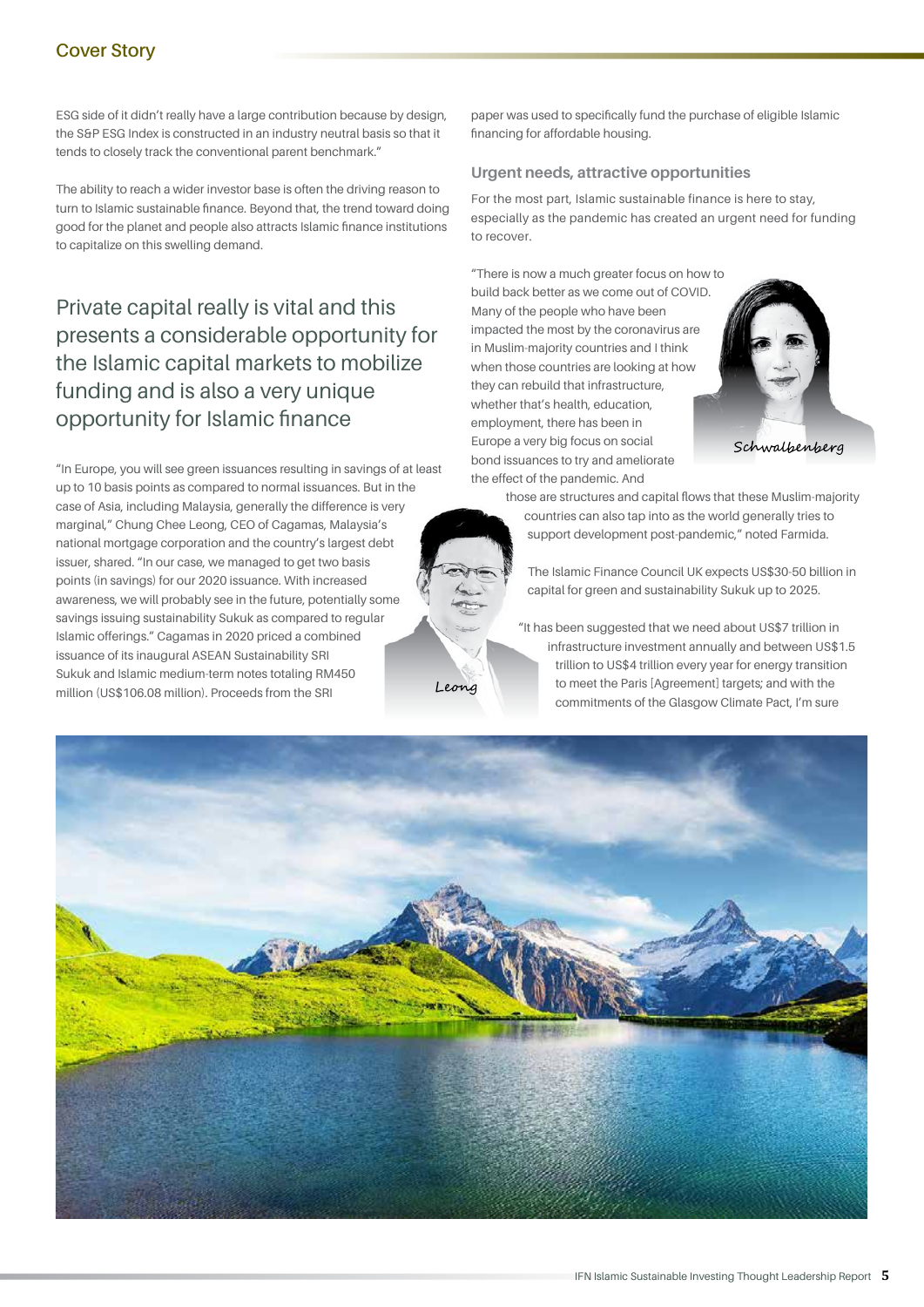

those numbers will then be increased and there aren't sufficient public funds to satisfy this. So, private capital really is vital and this presents a considerable opportunity for the Islamic capital markets to mobilize funding and is also a very unique opportunity for Islamic finance," according to Jennifer Schwalbenberg, the chief governance officer for the DDCAP Group.

The starting point is to understand and be aware of what the conventional [space] is doing, then look at your industry, see where you can capitalize on the things that you already have and then develop the things that you like

COP 26 [UN Climate Change Conference 2021], contentious as it may have been, nonetheless pushed various nations toward some serious climate commitments.

"The UAE was the first in the Middle East to announce their net zero ambition followed by Saudi Arabia and you must acknowledge that it's not easy for these countries. For these countries, which are some of the largest oil-producing countries in the world, to go next zero, they have to invest much more and they have to make much more effort as compared to other countries," said Khurram Hilal, CEO of group Islamic banking at Standard Chartered Bank.

This year's UN Climate Change Conference saw the formation of the Glasgow Financial Alliance for Net Zero, a global coalition of 450 institutions from 45 countries committed to accelerating the decarbonization of the world economy and reaching net zero emissions by 2050. These institutions are not only augmenting their internal policies but also revising their investing and lending criteria for projects focusing on achieving net zero, signaling deep capital flows into the sustainable finance sector.

#### **Turning words into action**

So how do we, as an industry, capture these Islamic sustainable opportunities? As Schwalbenberg observed: "We had two weeks of moving intentions and wonderful announcements [at COP 26] but now we need to put that into reality and make it happen. It's no longer about goals and aspirations. It really needs to be about action. And with this, I think there really is a key role in the Islamic finance agenda for green finance, but also transition finance."

Bashar concurs. "I think the starting point is to understand and be aware of what the conventional [space] is doing, then look at your industry, see where you can capitalize on the things that you already have and then develop the things that you like. First is to build awareness, then realization of putting strategies and regulations and frameworks to improve that and then installing that in the system and having an ecosystem and incentivize issuers."

When it comes to regulations and policies, Dr Scott's advice is: "Don't be afraid of regulation – that's the first step. Look internally at your internal processes, have a brief read of the UN SDGs and understand where you fit into the things that the world is talking about at the moment."

Khurram

At the heart of this movement is the importance of nurturing the right people to drive this change.

"We need to think about how do we get staff in Islamic banks to be equipped with the right knowledge? How do we create a future-ready workforce? We need our training and our learning institutions to focus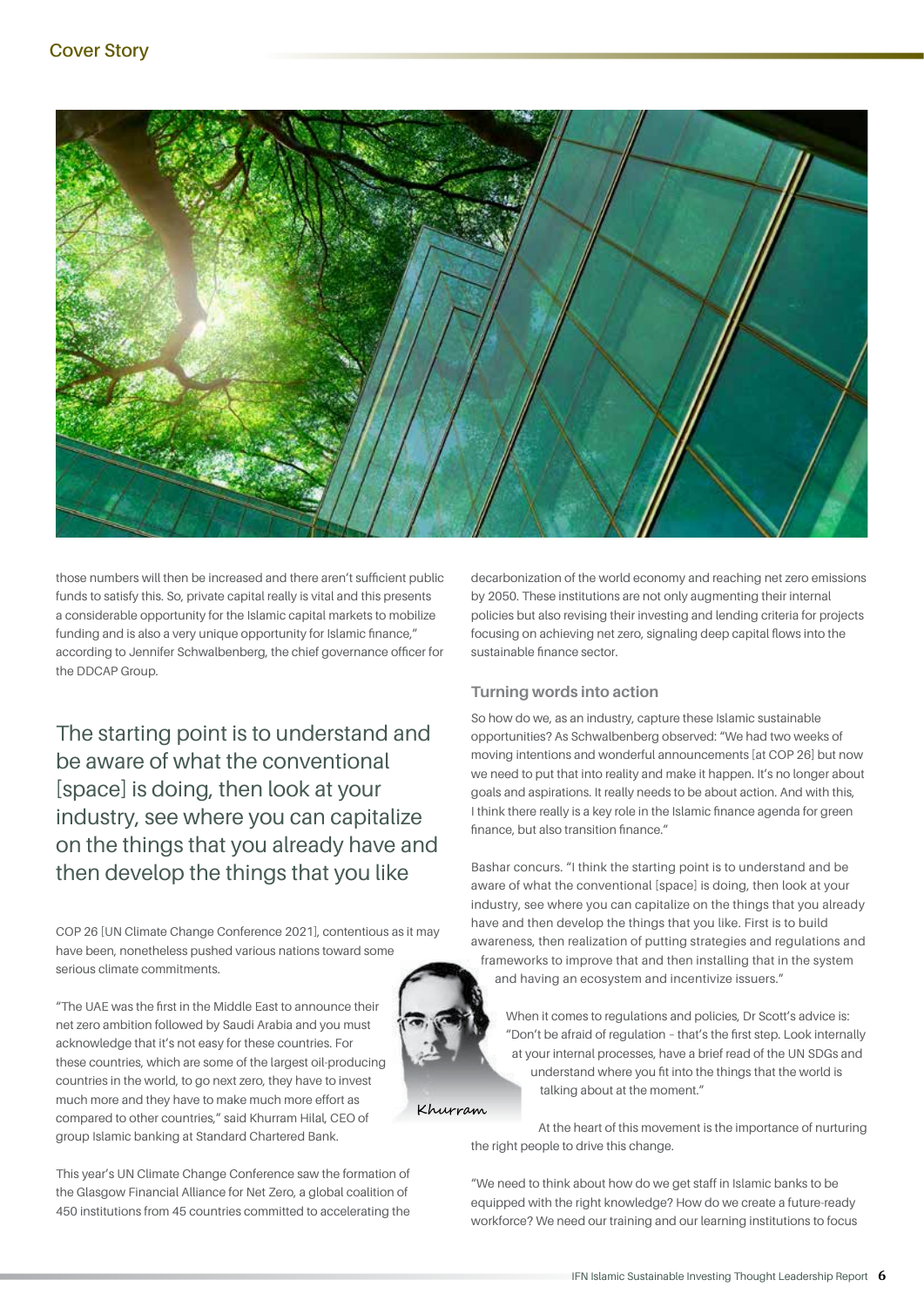#### **Cover Story**

in this area because this is the future of finance. They need to help develop the next generation of Islamic bankers who understand the dynamics of sustainable finance, who understand climate change, net zero carbon footprint, social finance and inclusion. They need to be fully up to speed with these concepts and not just knowing them, but also owning these concepts and also championing [them]," Khurram strongly believes.

#### **Leveraging tech**

And just as the Islamic finance industry is using technology to advance their cause, technology should also be leveraged in our journey of Islamic sustainability.

"Technology can definitely play a significant role in achieving environmental and social goals. We have instances of application of blockchain technology and Islamic social finance, such as the use of digital identities for monitoring the end-use of the contents of funds, as well as the preservation or development and proper use of Waqf or Islamic

endowments for achieving various societal goals. Most of such goals find a place in the UN Sustainable Development Goals (SDGs)," according to Mohammed Alim, CEO-designate of IBF Net Group.

IBF Net is currently working on miniaturizing the Islamic economy, with a focus on Islamic social and sustainable finance using blockchain technology, and has launched several projects to this end. One of the projects is the Confluence platform which seeks to measure the impact of projects from the standpoint of Shariah and the UN SDGs.

"The platform combines the performance of the given projects against these metrics using an algorithm and produces a score or a classification scheme. This score reflects the impact of the projects using the lens of Shariah objectives, as well as the SDGs as perceived by the stakeholders. Given the availability of tools for measurement of environmental and social impact, for example carbon footprint, our platform identifies and adopts a suitable method for measurement and conversion of such impact into social cryptos. In this case, products can earn or liquidate such cryptos, which represent both types of impact

acting at an exchange to alter their risk return impact profile in the market," Mohammed explained.

#### **Moving forward**

The notions of sustainability and ethics are not new in Islamic finance, although it is only in recent years that the industry is focused on harnessing and delivering sustainable impact in a more formal and structured manner. To many, this is the future of Islamic finance.

"This trend is a growth trend and I think this has already been cemented in the past three years; even at the height of COVID-19, we saw this segment growing, and I think this will continue in the short to medium term at least. If the government's strategies and milestones and objectives are really pursued in a very dedicated way, we could see more transformation of this segment, even in the long term, where it becomes a significant part of the industry," Bashar opined.

The push is also seen from the demand side, encouraging the supply side.



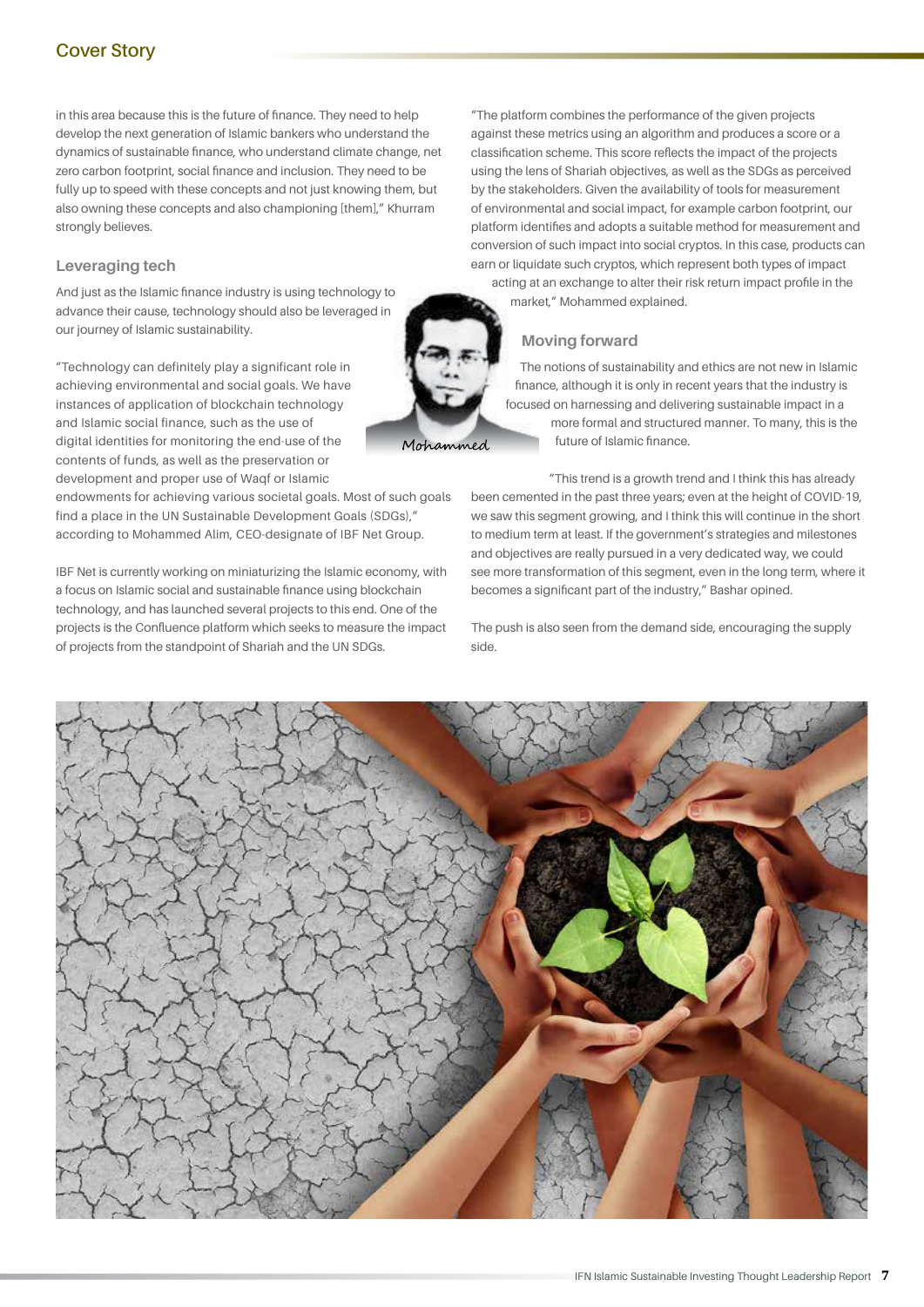

"We're definitely seeing a high level of demand from clients around the world for both ESG and for Islamic indices. Both of these are big areas of focus for us as an index provider. There have been significant inflows into ESG index products, including ETFs [exchange-traded funds] around the world over the past year, and we've also started to see Islamic ETFs in the US and Canada really gather momentum," Orzano shared. "I think the investment community is really just starting to think about combining broad-based ESG and Shariah investing together. I think we're likely to see a lot of new product development in the space over the next few years."

Schwalbenberg concurred: "I think as the strength of this agenda in the market increases, and that momentum builds, we will see the different institutions increasing their offerings and their options to the market. And it will be organic because as the sustainable finance sector grows and the products and services and practices become more prevalent, institutions will become more cognizant of this and they will realize they will miss opportunities and be at a disadvantage if they don't participate. Islamic sustainable finance will be recognized as the new normal and commitment will follow."

Corporates and Islamic issuers are already lining up their ducks.

"We see a lot of our traditional energy clients setting up new projects in a sustainable and renewable way and we are expecting a number of projects that were conventionally financed now being refinanced in a sustainable way going forward. So as a firm, we are expecting to do a lot more sustainable finance, certainly in the conventional markets, but hopefully much more in the Islamic markets as well," Farmida shared. It is learned that Cagamas and Standard Chartered are each preparing to introduce new products. Chung, CEO of Cagamas, revealed that the firm is looking to issue green Sukuk while Standard Chartered is working on expanding its Islamic green mortgage offering, Islamic social finance tools and Islamic ESG wealth management services, and is building on creating sustainability solutions for the wider Halal market including Islamic sustainable supply chain instruments.

# As the multitrillion-dollar Halal industry continues to grow in its own space and globalize, I think it is important that they harness the socially responsible funding mechanism

"I think it's a great opportunity for growth that and we have this great upside in front of us," Khurram explained. "As the multitrillion-dollar Halal industry continues to grow in its own space and globalize, I think it is important that they harness the socially responsible funding mechanism, mechanisms of Islamic finance and strive to give holistic Halal solutions to faith-conscious clients.

"We need more innovation, we need more solutions in this space. This is an open field for all banks, all partners to come in and play their role."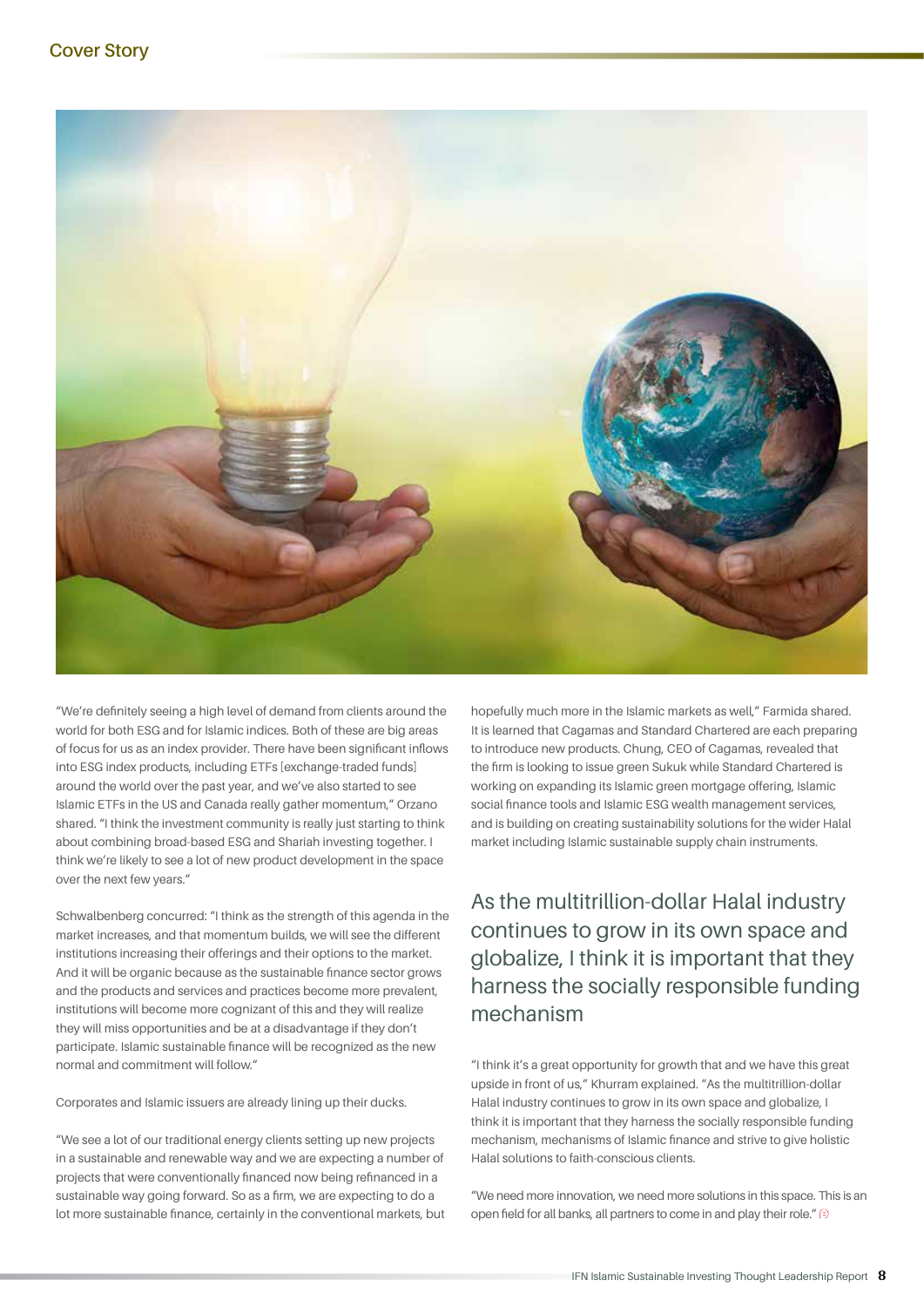

# **How ESG enhances Islamic asset management in the 'year of the taxonomy'**

*By Blake Goud, CEO, RFI Foundation*

*Authored by*



**Responsible finance encompasses everything from socially responsible investing (SRI), environmental, social and governance (ESG) and Islamic finance. Despite the growth of all segments of responsible finance, the evolution of our knowledge about how the different sectors interact in practice remains limited. In part, this is because although many objectives are shared, definitions are at varying stages of development.** 

What we have learned through intensive research is that it is not enough to just find the highest ESG-scoring investments and overlay it with a screen for Shariah compliance. The interaction between Shariah screening and ESG is more complicated. We find ways that

promote better outcomes from combining the two than using them independently.

At the core to understanding responsible finance is understanding that the integration of ESG information into investment practices is not merely a compliance exercise. There is no set threshold for what constitutes compliant or non-compliance on the ESG spectrum. There is an institutionalization push underway in responsible investment to make actions by investors integrating ESG into their investment decisions more credible, but it is still unlikely to create clear thresholds.

The drive for national taxonomies and global standards like those proposed to be created by the International Sustainability Standards Board under the IFRS Foundation will help to provide some certainty about what we mean by 'ESG'. It mirrors the efforts taken over the past 20–30 years in Islamic finance to define a 'common ground' approach to Islamic finance as described by the standards issued by AAOIFI and IFSB.

The institutionalization gap between Islamic finance and ESG has stymied rigorous comparisons about the value of each and how they might work together in practice. One of the first efforts was undertaken when RFI was established in 2015 to show that the objectives shared between Islamic finance and responsible finance had more similarities than differences. We lined up the exclusionary screens of ethical and responsible investment against Islamic investment screens providing a side-by-side<sup>1</sup> lineup of the exclusionary screens common to the two.

1 Thomson Reuters and RFI Foundation, 2015. The Thomson Reuters – RFI Responsible Finance Report 2015. Manama: Thomson Reuters, **https://www.zawya.com/ mena/en/ifg-publications/260815053724N/**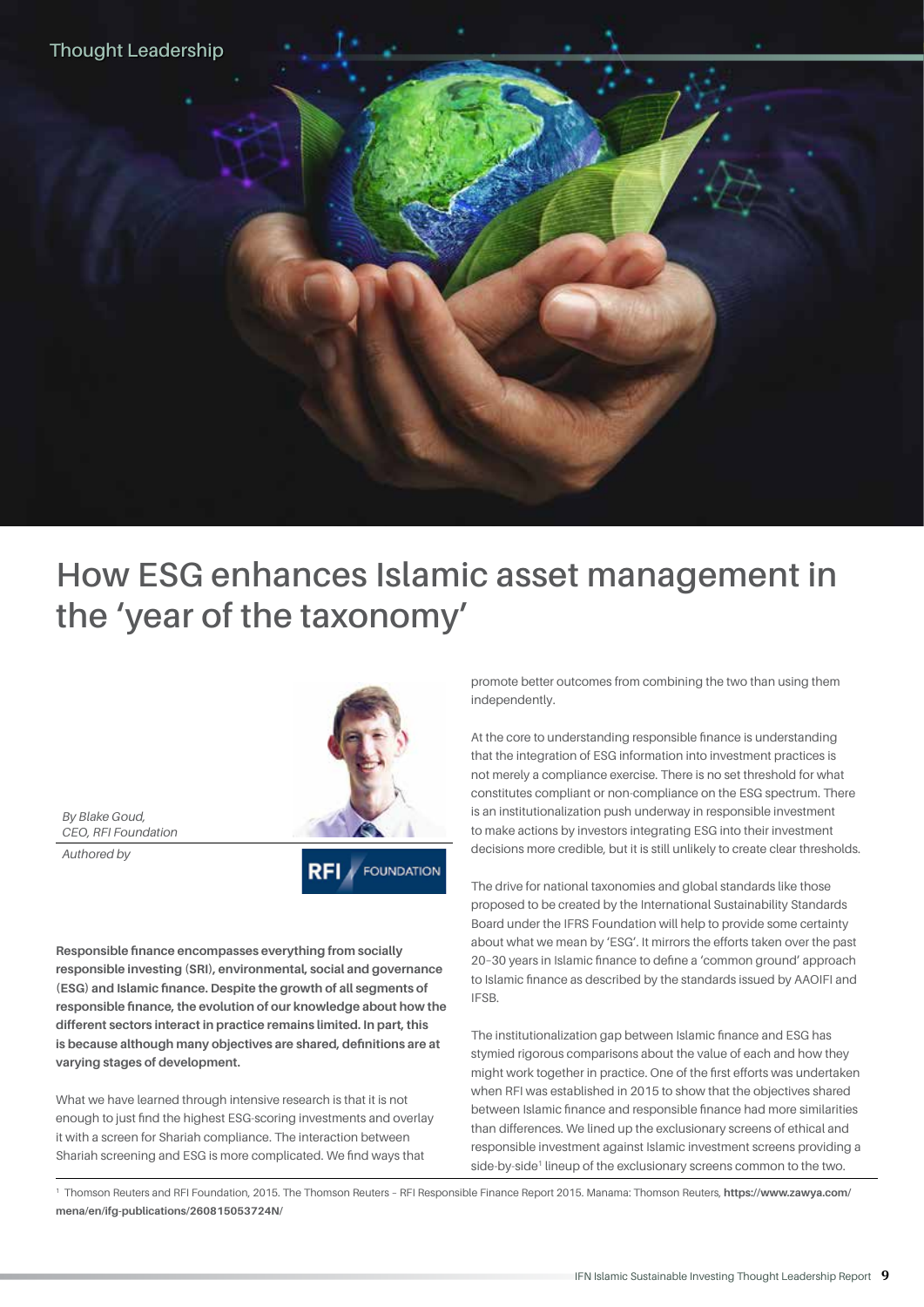We found similarities in some market practice relating to common exclusions against weapons, nuclear power and tobacco. Other sectoral screens were found in SRI, responsible finance or Islamic finance but were not found in the market practice of the whole responsible finance sector. For example, SRI screens that investors use that are focused on excluding genetically modified organisms which do not overlap with Shariah screens.

For many years, this has been the filter through which responsible finance and Islamic finance are viewed through — a shared set of negative screens with a few that differ between the two. One of the steps to clarify whether this 'exclusionary' approach was the element of the commonality and the financial value added or subtracted in responsible finance came in 2017 with research by SEDCO Capital. Rather than qualitatively lining up the negative screens of SRI and Islamic finance and seeing what was the same and what was different, it looked into the financial results of these ethical screens.<sup>2</sup>

SEDCO's analytical focus zeroed in on one often overlooked element of Islamic finance that goes beyond the issue of negative screening to avoid investing in prohibited businesses: the financial ratio screens. These screens are incorporated into Islamic finance primarily as a proxy for avoiding companies that are likely to have significant interest income or expense, although the most common exclusions that result are for companies with excessive debt.

# If there is less of a gap in ESG practices between leaders and laggards, it becomes harder to find any systematic financial benefit from improving ESG practices

The result of SEDCO's analysis focusing on this question of excessive debt was that the financial ratio screens in Islamic investing come out as more of a 'positive' screen than a 'negative' screen in both objectives and financial returns, and these results are linked. The positive objective that the financial ratio screens bring to the analysis is that it narrows the available investment universe so that they are more 'prudent'.

By adding positive screens, the slightly negative returns of the SRI screens (just the sectoral exclusions) are more than offset by the positive impact of more prudent screens, particularly during periods of financial stress like the global financial crisis. This leads to a question about whether other features of responsible finance — ESG — can have a similar impact on returns, making Shariah compliant ESG investing more appealing than conventionally screened ESG funds.

To explore this question, the RFI Foundation undertook a rigorous examination of the data together with the International Centre for Education in Islamic Finance or INCEIF, expanding the time period to both validate some of the results from SEDCO Capital, and extending the analysis to reflect a more comprehensive look at ESG. We find that ESG benefits companies in emerging markets, while Shariah screens

provide more value in developed markets. The impact of combining the two screens is both more complex and more informative.

The financial impact of better ESG performance is much stronger in emerging markets than in developed markets. This in part reflects the nature of most ESG data as being more focused on the policies of companies and not always effective at measuring impacts, when viewed in tandem with a more limited ESG benefit in developed markets.

This could indicate that ESG scores as they are currently collected for emerging market issuers are better at gauging how well companies aspire toward best-in-class ESG policies. They could also act as a proxy for these companies being better governed. We find less of a difference between Shariah compliant and non-compliant company performance regardless of ESG scores in emerging markets.

As we mentioned, in most developed markets, better ESG-scoring companies underperformed lower ESG-scoring companies, but at each level of ESG score quartile, Shariah compliant companies outperformed similar scoring companies. This result is consistent with the 'policy' focused approach to ESG scores.

Many ESG issues are legislated in developed markets with more rigorous enforcement than in emerging markets, which may result in a narrower gap between leaders and laggards in a particular sector and country. If there is less of a gap in ESG practices between leaders and laggards, it becomes harder to find any systematic financial benefit from improving ESG practices.

One explanation would be that best-in-class ESG screens are already factored into current prices, so buying higher ESG-scoring companies will be pursuing already fully valued (or overvalued) companies. Although this matches up with what some critics of ESG suggest, it does not fully explain the persistence of this finding across a long time frame with data going back to 2001, well before ESG became commonplace. A more compelling explanation is that, although we analyzed sources of risks in several different ways, there remain ESG-related risks that are not reflected fully in ESG scores.

For example, if an ESG score omitted some environmental or social risks, or this information was lost in the process of aggregating ESG data into a composite score, the higher returns we identify could be compensation for bearing additional ESG risk not picked up by the aggregated score. If this is the case, it offers significant opportunity for the use of the Shariah screens in responsible investment that extends some of the results uncovered by SEDCO.

Our findings suggest that the 'prudent' features of Islamic investing could help investors benefit from investing and engaging with lower ESG-scoring companies. In contrast, investors who simply overlay a best-in-class ESG screen with a Shariah screen may be sacrificing potential returns in exchange for lowering their ESG risk exposures (measured by the score). For investors willing to take on additional ESG risks, they can use Shariah screens to provide a 'margin of safety' while they work with investees to lower their overall ESG risk profile.

<sup>2</sup> Gueckel, Christian. "How can responsible investors benefit from Islamic criteria?" SEDCO Capital White Paper, 17 February 2017, **https://papers.ssrn.com/sol3/ papers.cfm?abstract\_id=2918849**